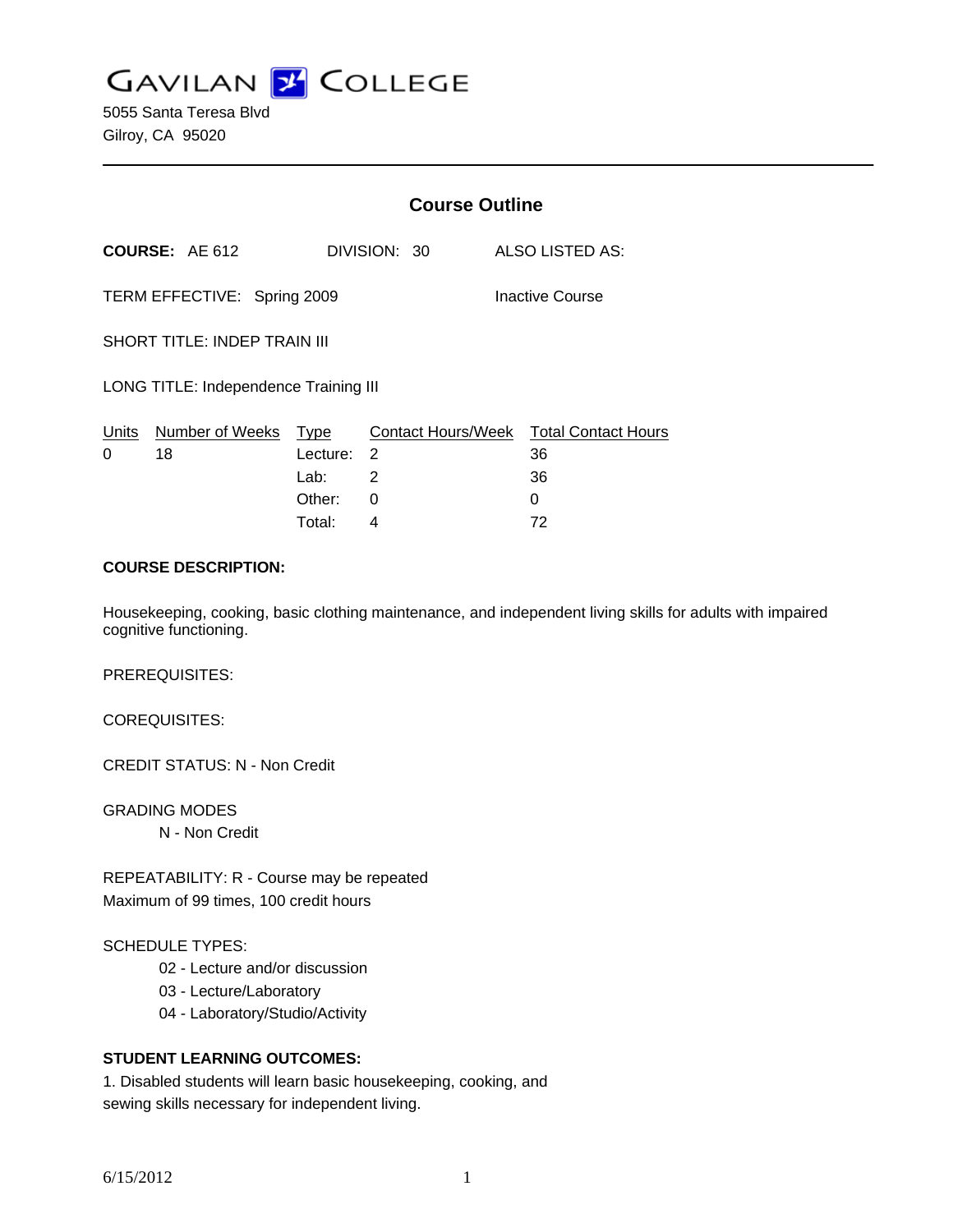# **CONTENT, STUDENT PERFORMANCE OBJECTIVES, OUT-OF-CLASS ASSIGNMENTS**

Inactive Course: 12/08/2008

- 1-18 72 1) Sew on a button correctly.
- 2) Do minor mending.
- 3) At least 3 students will by the course end,
- be able to use a sewing machine for basic,

simple stitching without supervision.

- 4) Dust, sweep, and vacuum.
- 5) Clean their own work area.
- 6) Make a bed.
- 7) Set the table.
- 8) Make a sandwich unassisted.
- 9) Participate in activity in meal preparation.
- 10) Operate kitchen equipment.
- 11) Wash and dry dishes.

12) Do laundry by machine and hand laundry.

ASSIGNMENTS:

No out of class assignments will be given.

COURSE OBJECTIVES:

The course is individualized and student performance objectives will vary as determined by the nature and degree of a student's disability. Students will be expected to address the goals at a level as agreed upon in the student plan.

## **REPRESENTATIVE TEXTBOOKS:**

## **ARTICULATION and CERTIFICATE INFORMATION**

 Not Transferable UC TRANSFER: Not Transferable Associate Degree: CSU GE: IGETC: CSU TRANSFER:

## **SUPPLEMENTAL DATA:**

Basic Skills: N Classification: L Noncredit Category: E Cooperative Education: Program Status: 2 Stand-alone Special Class Status: S CAN: CAN Sequence: CSU Crosswalk Course Department: CSU Crosswalk Course Number: